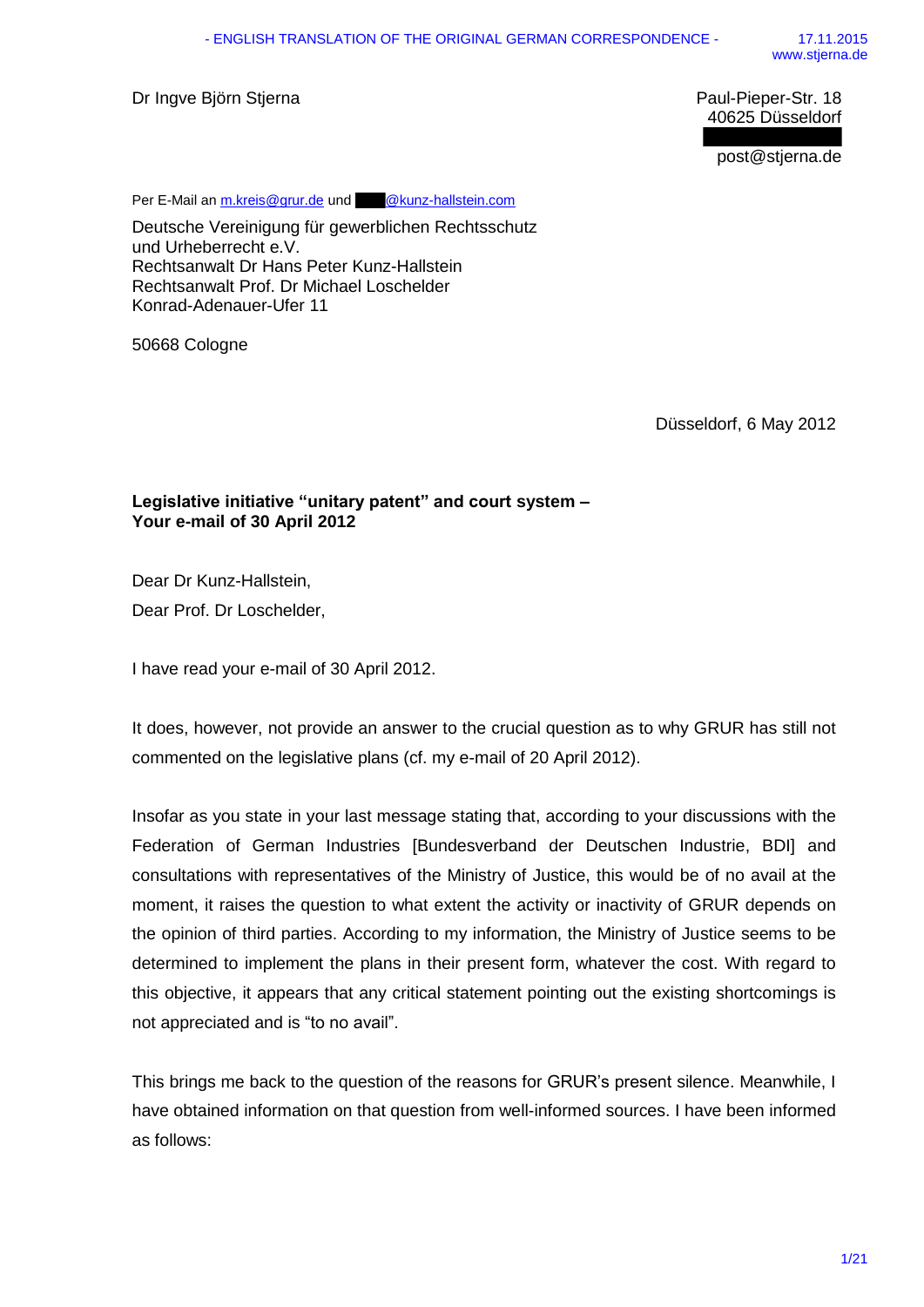*"The patent attorneys or a part of the executive committee [of the German chamber of patent attorneys] respectively decided about a year ago to put all the stakes on an own right of representation before the EU courts. And in order not to endanger that noble cause, they refrain from any form of criticism regarding the BMJ [the German Federal Ministry of Justice], the [European] Commission etc. That is also the reason why Mr Keussen is not taking any action in the [GRUR] patent committee."*

If that last sentence were true, it would mean, as I understand it, that GRUR is tacitly waiving the pursuit of its statutory purpose in order not to jeopardise financial interests or financial expectations of some of its members towards a possible independent right of representation before the "unitary patent court system" to be created. This would indeed be remarkable in view of the fact that the members of GRUR are not only patent attorneys from private practice but, for example, also several industrial enterprises and their employees, whose primary interest is to obtain an efficient, cost effective and high-quality system of a "community patent" and a corresponding court system which, as is known, would not be provided by an implementation of the current plans. In effect, this would mean that the creation of an insufficient system is consciously and tacitly accepted in order not to disappoint the financial expectations of some members. In principle, I would rather not believe that.

Are you in your position as GRUR's President and Secretary General, respectively, aware of the above-mentioned situation and if so, is it the decisive factor for the silence GRUR maintains so far with regard to the legislative plans? If not, how do you intend to investigate this situation?

Before discussing the obtained information with third parties, I would like to wait for your comments on this matter. I would appreciate if you could let me have them by

## **Wednesday, 16 May 2012**.

With kind regards

Dr Ingve Stjerna

**cc: Dr Christof Keussen (by e-mail to [@glawe.de\)](mailto:keussen@glawe.de)**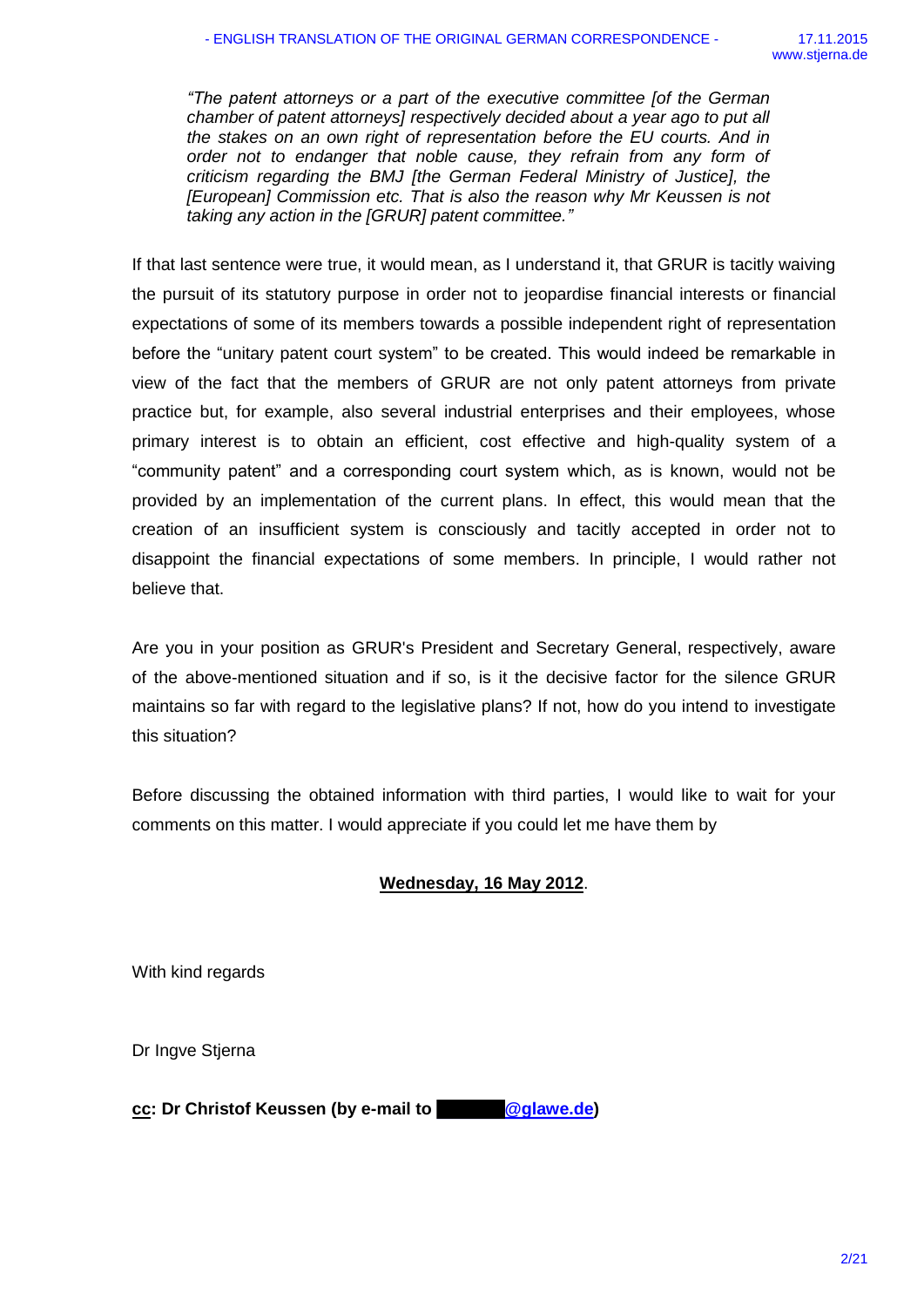Deutsche Vereinigung für gewerblichen Rechtsschutz und Urheberrecht e V

Deutsche Vereinigung für gewerblichen Rechtsschutz und Urheberrecht Konrad-Adenauer-Ufer 11. RheinAtrium + 50668 Köln

Herrn Dr. Ingve Björn Stjerna Paul-Pieper-Str. 18 40625 Düsseldorf

per E-Mail: post@stjerna.de

Der Generalsekretär

Konrad-Adenauer-Ufer 11 RheinAtrium 50668 Köln

Telefon (0221) 650 65-151 Telefax (0221) 650 65-205 e-mail: office@grur.de www.grur.org

Friday, 18 May 2012/kb

Your letter of 06/05/2012

Dear Dr Stjerna,

We received your letter of 06/05/2012. We consider the style and content of this letter to be indecent. On the one hand, this applies to the accusations raised against Dr Keussen, all the more as this is done by way of a quotation without citing the person quoted. On the other hand, this also applies to the threat at the end of that letter stating that you intend to discuss this information with third parties if we do not comment, with you setting a deadline to that effect.

We forwarded your letter to all persons within GRUR with whom we consider necessary a discussion about the topic you raised. We reject any accusations raised against Dr Keussen. There will be no further statement from us. We do not wish to receive an answer to this letter from you and will not continue to correspond with you in the future.

Yours respectfully

Dr Hans-Peter Kunz-Hallstein Prof. Dr Michael Loschelder President **Secretary General**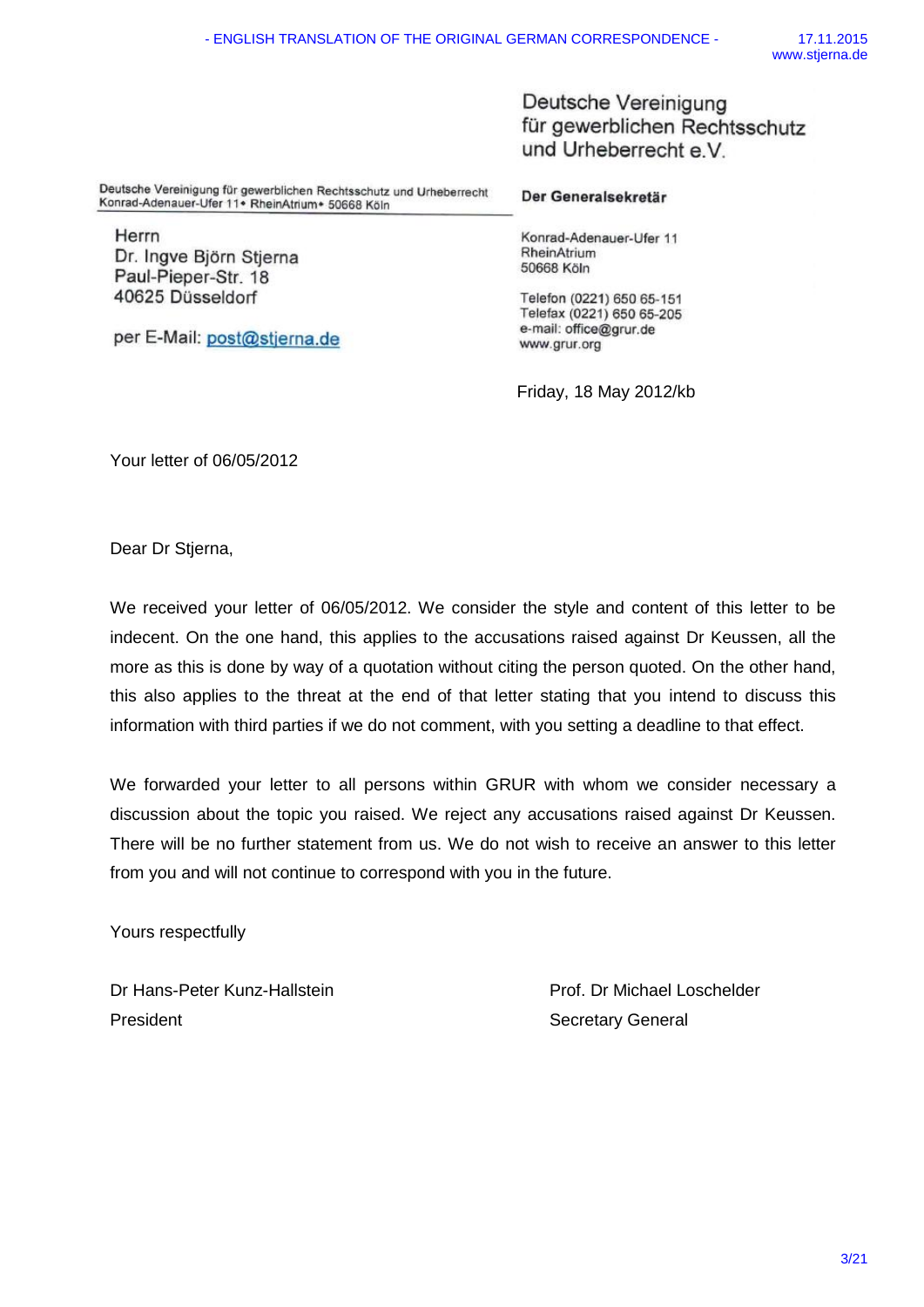Dr Ingve Björn Stjerna Paul-Pieper-Str. 18

40625 Düsseldorf

post@stjerna.de

By e-mail to [m.kreis@grur.de](mailto:m.kreis@grur.de) an[d @kunz-hallstein.com](mailto:hpkh@kunz-hallstein.com)

Deutsche Vereinigung für gewerblichen Rechtsschutz und Urheberrecht e.V. Rechtsanwalt Dr Hans Peter Kunz-Hallstein Rechtsanwalt Prof. Dr Michael Loschelder Konrad-Adenauer-Ufer 11

50668 Cologne

Düsseldorf, 29 May 2012

### **Legislative initiative "unitary patent" and court system – Your letter of 18 May 2012**

Dear Dr Kunz-Hallstein, Dear Prof. Dr Loschelder,

Thank you very much for your letter of 18 May 2012.

First of all, I would ask you to appreciate that I reserve the right to decide for myself to whom I send letters, especially if - as in your case - this relates to persons holding a public office within an association who are accountable to its members. It is up to you, how you deal with my correspondence. In addition, I should like to note that not everything which might be unpleasant for you is offensive for that reason; quite to the contrary. In any event, you will not be able to avoid that GRUR's inactivity in this matter will be addressed.

I am surprised about the agitated style of your last letter, in which even the allegation of a threat is being made. I am not aware of having threatened anybody. However, you did not deny the factual content of the statement I brought to your attention. This fact and the choice of words in your letter allow for certain conclusions being drawn as regards the mentioned quotation, these are what you seem to perceive as threatening.

As regards the quoted statement I should like to note that I have absolutely no preference about the independent right of representation of patent attorneys in the planned court one way or the other. I am, however, of the opinion that, in the interest of the industry, the primary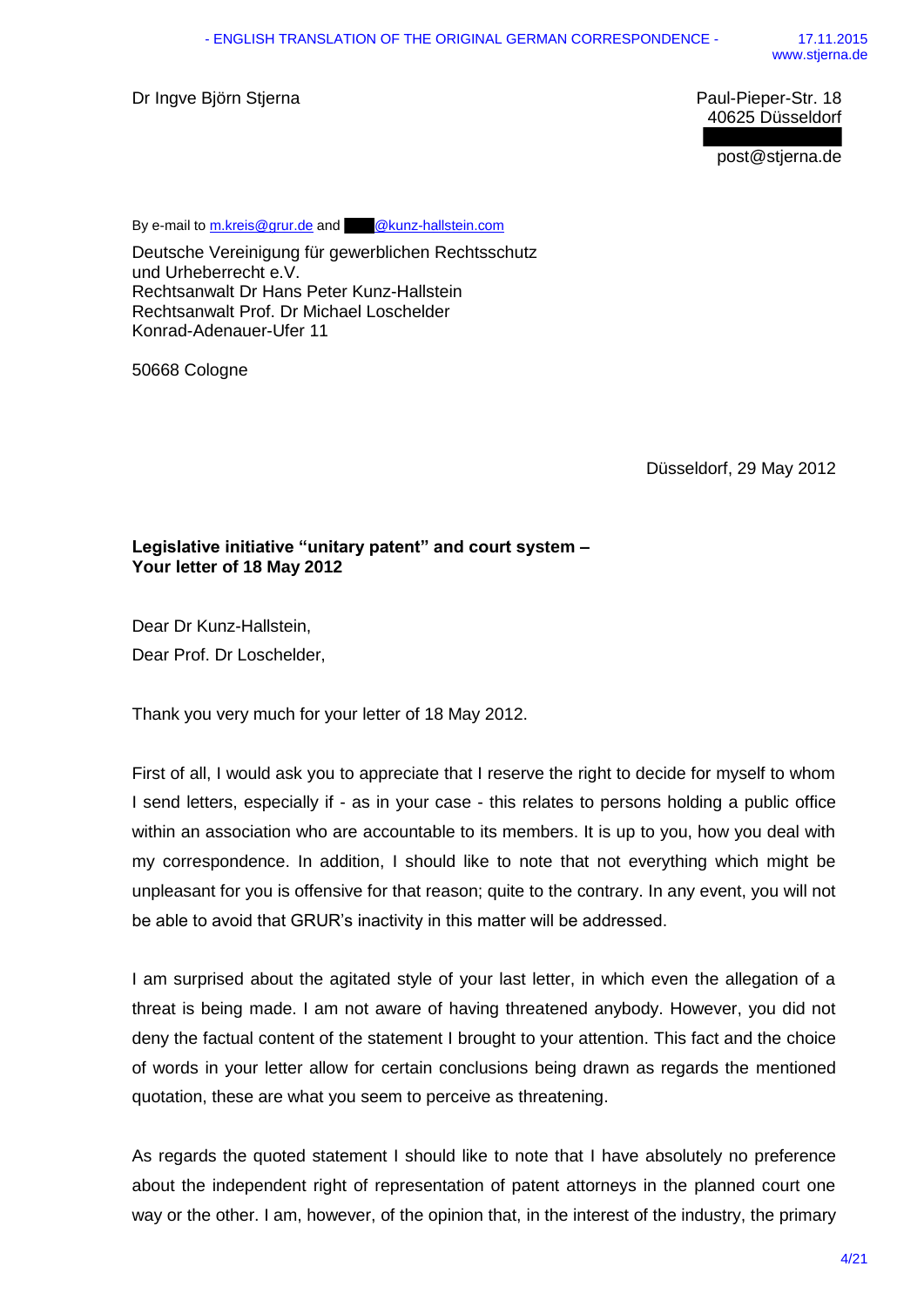efforts of all of us should go towards achieving the required high quality of the system to be created by closely monitoring the legislative procedure. I cannot see how possible extended powers of representation might be of value in a system which, due to its deficiencies, nobody will want to use.

Although the plans have been exposed to considerable criticism in all major European patent jurisdictions for quite some time, GRUR is maintaining its silence, thus also serving the interests of politics in not having to discuss the obvious deficiencies of the plans. Since February 2012, I have repeatedly asked you in writing about the reasons for the silence by GRUR, but only received evasive answers. If the plans in their currently planned form become law, this will have serious consequences. Instead of relying on the "unitary system", an increased use of intellectual property rights with an exclusively national effect would not be surprising, so that, instead of achieving the intended legal harmonisation, the status quo would be strengthened and a stronger integration thwarted. You will be asked where GRUR actually was when all this was decided.

You told me that you forwarded my recent letter to third parties. Accordingly, I assume that you agree with me making our previous correspondence available to third parties as well.

Since you declared the discussion to be terminated and intend to continue it with said persons, with whom you consider a discussion "*to be necessary*", I will proceed accordingly. You will be hearing from me.

With kind regards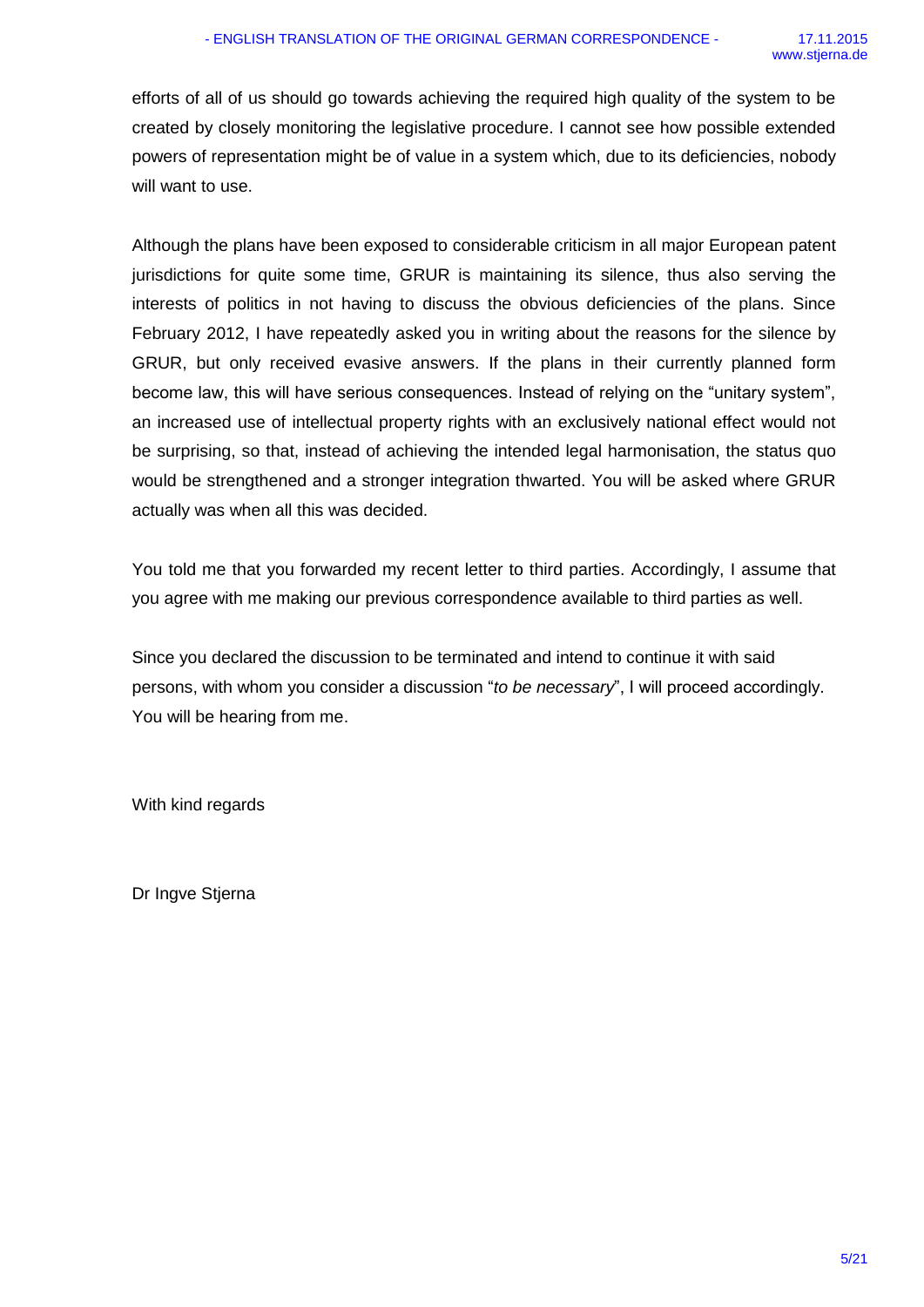Dr Ingve Björn Stjerna Paul-Pieper-Straße 18

40625 Düsseldorf

post@stjerna.de

Deutsche Vereinigung für gewerblichen Rechtsschutz und Urheberrecht e.V. Dr Hans Peter Kunz-Hallstein Prof. Dr Michael Loschelder Konrad-Adenauer-Ufer 11

50668 Cologne

Düsseldorf, 13 March 2014

In advance by e-mail to [m.kreis@grur.de](mailto:m.kreis@grur.de) and [@kunz-hallstein.com](mailto:hpkh@kunz-hallstein.com)

## **Legislative initiative "unitary patent" and court system – The position of GRUR, our correspondence from the year 2012**

Dear Dr Kunz-Hallstein, Dear Prof. Dr Loschelder,

I refer to my letter of 29 May 2012 and our correspondence as regards the creation of a European "unitary patent" and corresponding court system.

As you will recall, in your position as members of the General Council of GRUR I have asked you several times – e. g. in the e-mails of 11 January 2012 and 20 April 2012, the letters of 26 March 2012, 6 May 2012 and 29 May 2012 – about the reasons why GRUR has remained persistently silent as to the legislative procedure, in a manner contrary to what is customary. You have not given any conclusive justification for that at any point, but rather repeatedly stated that you wanted to wait for now (your e-mails of 9 February 2012, 19 April 2012 and 30 April 2012). Apparently, this position seems to have remained unchanged until the completion of the legislative procedure, at least I am not aware about an official statement issued by GRUR on the "unitary patent package".

In addition to this unusual silence, GRUR treats professional comments on this topic in a manner suggesting that it is biased in favour of the "unitary patent". During the legislative procedure and afterwards, I have myself submitted several different manuscripts for articles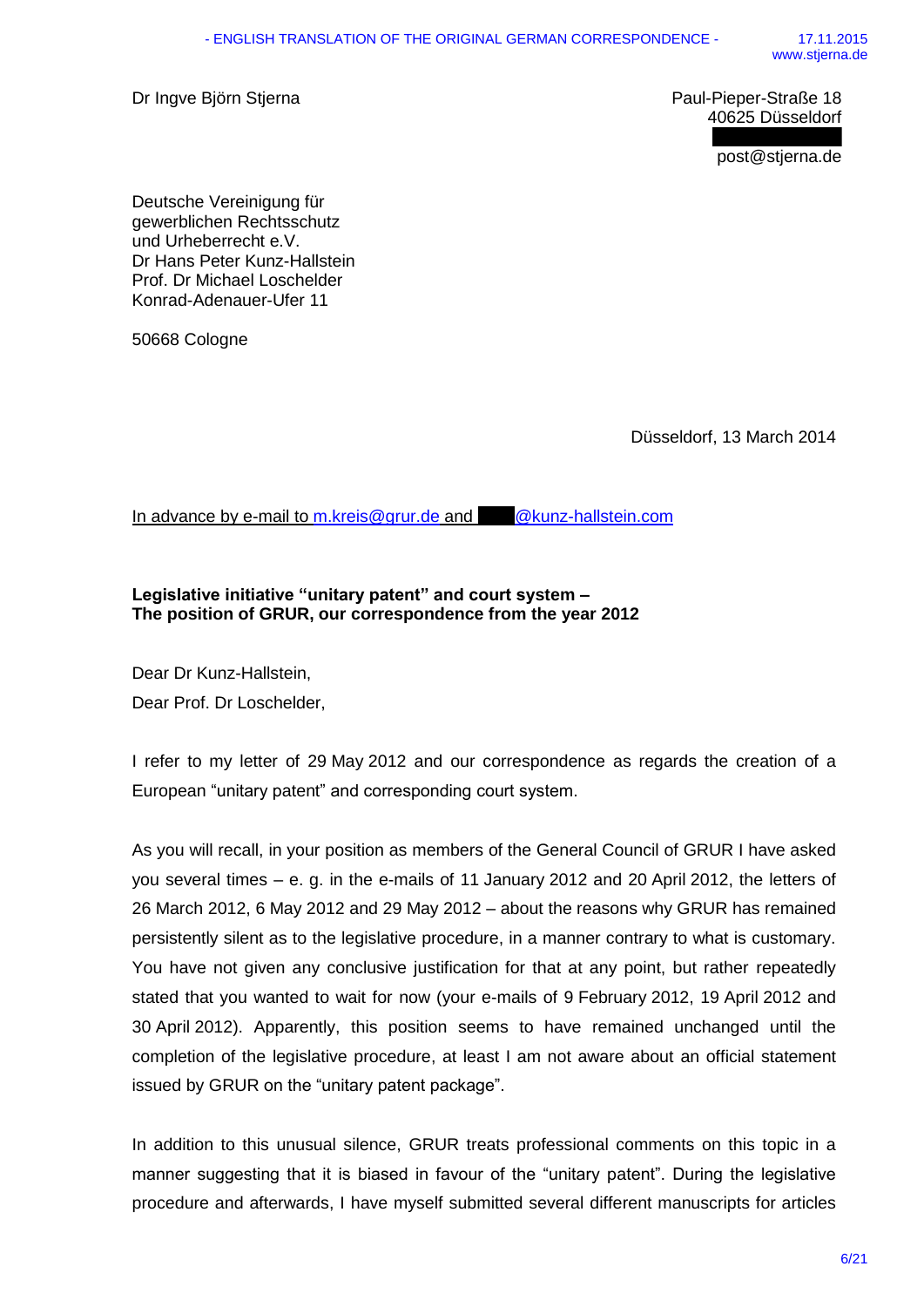on different, largely unknown aspects from the legislative procedure on the "unitary patent package" for publication in GRUR journals, all of which were, however, rejected. This especially relates to the following articles:

- "Unitary patent and court system Failed for now" of 13 July 2012, offered for GRUR-Prax on 13 July 2012: By e-mail of 25 July 2012, the editorial office of GRUR-Prax rejected publication and, on behalf of the "circle of publishers", demanded the removal of quotations as well as the modification or deletion of individual formulations. As a consequence, I withdrew the article. Maybe you have been informed about my corresponding letter to the "circle of publishers" of GRUR-Prax of 30 January 2014.
- "Unitary patent and court system The sub-sub-suboptimal compromise of the EU Parliament" of 5 September 2013, offered for GRUR-Prax on 3 October 2013: You rejected publication by e-mail of 17 October 2013 on the grounds that due to the annual meeting held shortly before, GRUR was *"so full of articles that a publication could not be considered before summer".* Moreover, you stated that publication in GRUR Int. was excluded due to the prior publication of the article on the internet.
- "Unitary patent and court system Law-making in camera" of 26 November 2013, offered for GRUR on 3 December 2013: You rejected publication in GRUR by e-mail of 6 December 2013, this time on the grounds that the article was better suited for publication in GRUR Int., stating that you had forwarded the article to the responsible person. By e-mail of 10 December 2013, you informed me that publication in GRUR Int. was not possible either, again due to the previous publication of the article on the internet.

In some of the articles I submitted, you have indicated a general interest and also accepted them for publication (e. g. "Unitary patent and court system – No "Light on the Horizon" of 4 December 2012, offered for GRUR on 11 December 2012), but a publication never took place. As to said article, by phone you held out the prospect of a publication at the earliest for March/April 2013, apart from requesting to also address in it the *"further developments"* (your e-mail of 18 December 2012).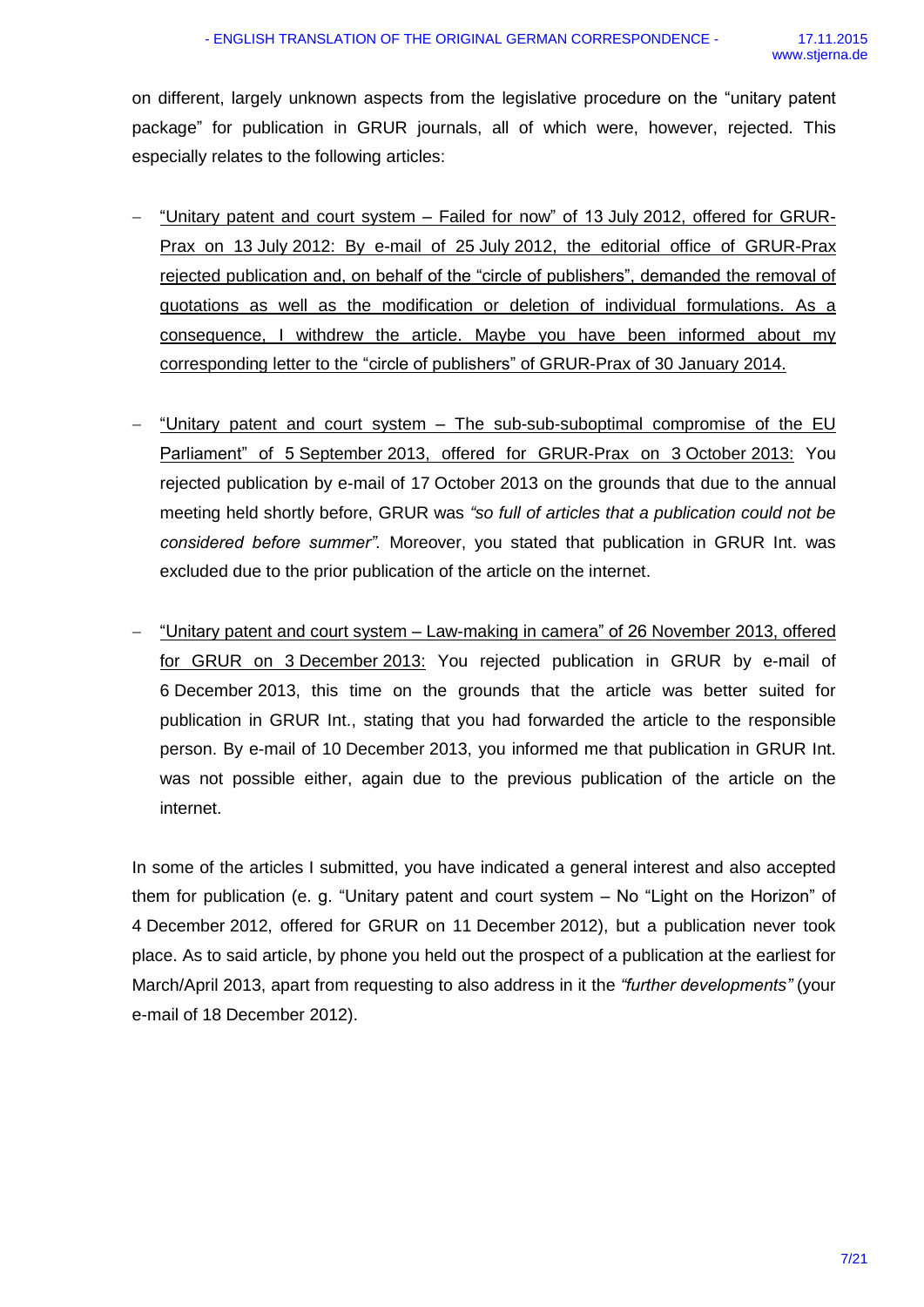In stark contrast to this style of dealing with rather critical comments stands the approach towards the article *"Finally: Decisions on the unitary patent and the European patent court"* by Prof. Tilmann. On 11 December 2012, i.e. on the day of the adoption of the "unitary patent package" by the European Parliament, and two months before it was printed in issue 2/2013 of GRUR (GRUR 2013, 157), this article was published under GRUR letterhead (!) as a PDF file on the GRUR website, accompanied by the statement that it was an article of *"our author Prof. Tilmann"*. In particular its publication under the GRUR letterhead and said statement had created in the press the impression that the article reflected the official position of GRUR (cf. the article "Unitary patent creates equal opportunities" of 4 January 2013 on vdinachrichten.com). I contacted you by e-mail on this incident on 8 and 15 January 2013. You answered that you were *"not happy"* about the pre-publication and that you had not been informed about it.

It will not surprise you that, in light of all this, one can get the impression that, in relation to the "unitary patent package", GRUR is lacking the required neutrality and objectivity and is unilaterally supporting statements in favour of this "package". I intend to discuss these incidents in an article shortly.

In this context, I would like to give you the opportunity to state your view. Do you not think that, when dealing with a legislative project such as the one on the "unitary patent," the statutory purpose of GRUR (in particular sec. 2(1), sec. 3(1) lit. a) of the GRUR statutes) necessarily requires a discussion and the promotion of a certain plurality of opinions in order for the members of GRUR to be able to form their own view? I would appreciate if you could let me know your view of said events.

I – still – assume your agreement with me making our correspondence on that topic available to third parties.

With kind regards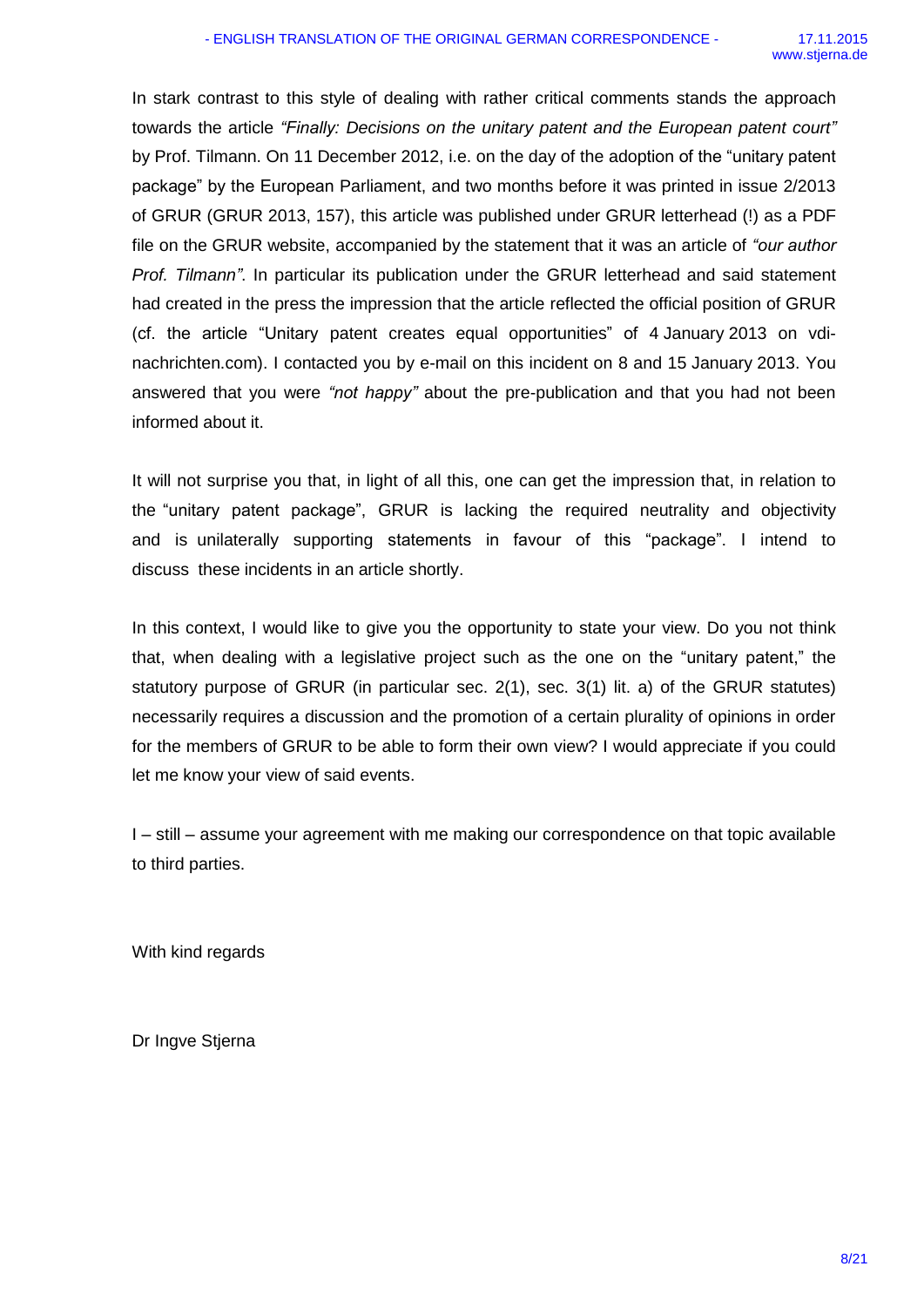

## Deutsche Vereinigung für gewerblichen Rechtsschutz und Urheberrecht e.V.

#### Der Generalsekretär

Deutsche Vereinigung für gewerklichen Rechtsschutz und Urteberrecht e.V.<br>Konred-Adeneuer-Uter 11. RheinAlrium . 50568 Köln

Herm Dr. Ingve Björn Stjerna Paul-Pieper-Str. 18

40625 Düsseldorf

Konrad-Adenauer-Ufer 11 RheinAtrium 50668 Köln

Telefon (0221) 650 65-151 Telefax (0221) 650 65-205 E-Mail office@grur.de www.grur.org

3 April 2014

## **Legislative procedure "unitary patent" and court system**

Dear Dr Stjerna,

After returning from my vacation, I found your letter of 13 March 2014 which I received by post on 18 March 2014. I answer you in coordination with and in the name of our President, Dr Kunz-Hallstein. Before dwelling on the contents of your letter, please allow me to make three preliminary remarks, whereas these preliminary remarks already constitute an answer, at least in part.

- 1. In your letter, you mention various e-mails which you sent to us as members of the General Council of GRUR. Your enumeration is not complete. At the time of your first email of 11 January 2012, I opened a separate file which has quite a substantial volume by now. From this, you can see that all your letters have been answered diligently and without delay.
- 2. At the end of your letter, you write that you give us the opportunity to state our view and that, against the background of what you describe, one could get the impression that GRUR was lacking the required neutrality and objectivity.

You are GRUR member and know our association well. You know that GRUR has more than 5,300 members. Obviously, not all members can have a say on all topics. For that reason, GRUR has a certain structure which is designed to allow all interested members to partake in the formation of opinions. This structure also includes specialist committees. As you know, there is a specialist committee for patent and utility model law which is headed by Dr Christof Keussen. This committee meets regularly. In this committee, various opinions are presented. The statements of the committee which do not necessarily have to be written statements - there are numerous discussions with the responsible persons in the ministries and at EU level - are the result of discussions held by that committee. Insofar, as a matter of fact, opinions are fed into the discussion which do not necessarily represent the opinion of the majority of the members. You are not a member of this committee, although, in principle, each member is free to join a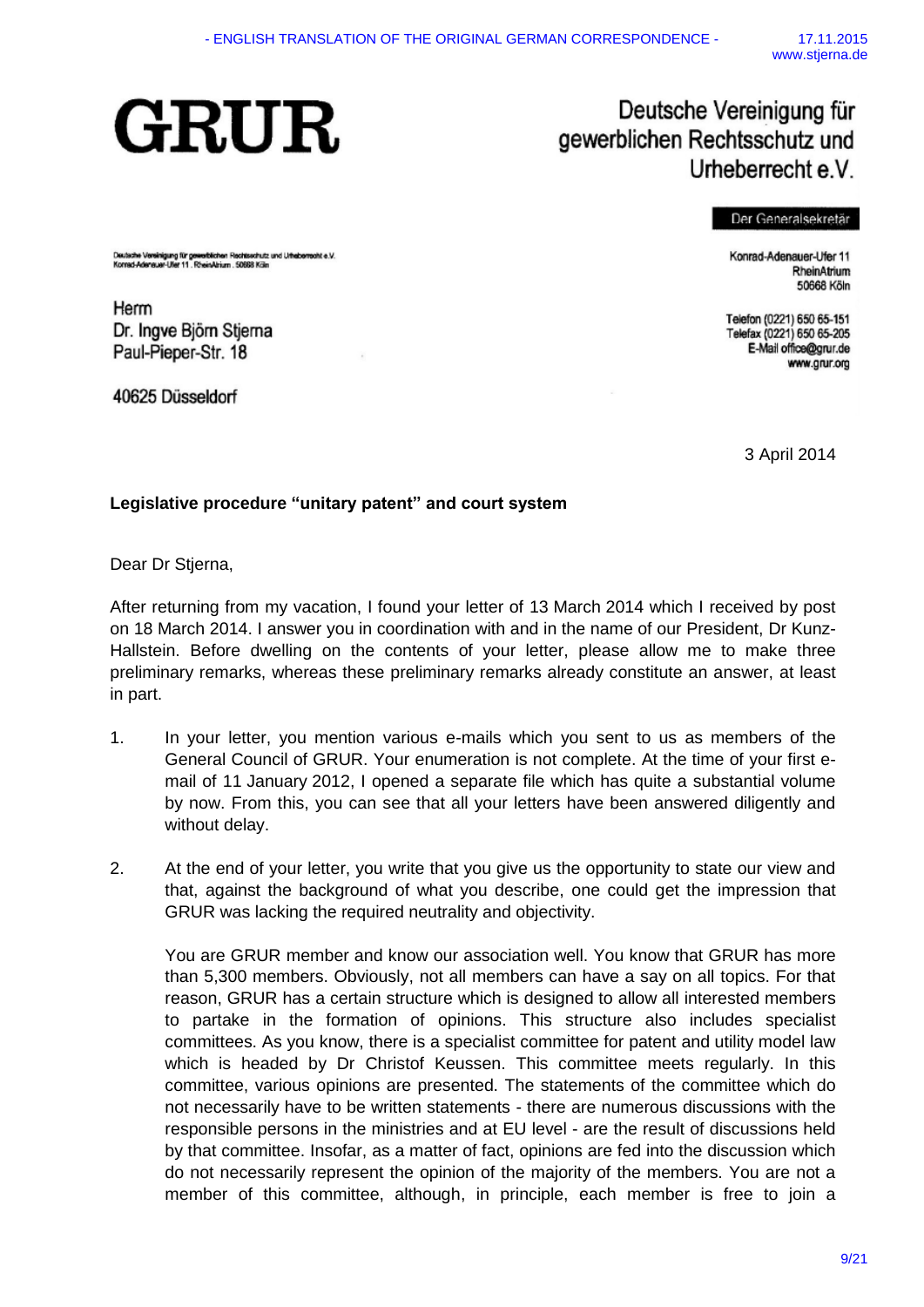committee. In this respect, you miss out on the opportunity to take part in the formation of opinions within GRUR.

3. You close your letter with the remark that you assume my agreement with you making this correspondence available to third parties. This reminds me of your letter of 6 May 2012 which you concluded with the remark that you expected me to make a comment "before I discuss the information provided to me with third parties."

Quite obviously you tend to exert pressure by threatening a publication. I consider this inappropriate and I told you so at that time. As far as the publication of the correspondence is concerned, I shall limit myself to mentioning that you have to observe the statutory regulations resulting from the right of privacy as well as from copyright in this respect.

But now on to the content of your letter:

The General Council of GRUR, as the representatives of which you address us, does not have a uniform opinion on the new European patent law. This is not the task of the General Council. Neither is it the task of the General Council to act as opinion leaders in this respect. As stated in the preliminary remark already, the formation of opinions takes place in the specialist committees, in which anybody may partake. The General Council will take note of the specialist committees' opinion and prepares statements together with the specialist committees. Usually, these statements are the result of a majority view, while minority views are regularly taken into account in the statements if they are of some relevance. Whether and in what form a statement is issued on a specific topic is likewise for the committee to decide. If a committee does not think that a written statement is necessary and if it prefers to have discussions on certain topics in Brussels or in the ministry or elsewhere, that is for the committee to decide. In this particular case, various discussions have been held in the ministry as well as in Brussels. I participated in two of these discussions at least. During these discussions, there was certainly no one-sided preference for a certain direction. In a matter as complex as European patent law - substantive law and procedural law -, this is not even possible. On the individual aspects, there were very diverse opinions.

As far as your publication in GRUR is concerned, you are perfectly aware of the fact that a part of these publications was not accepted only because there had been previous publications. I personally talked with Professor Mes and Dr Katzenberger at least three times. Dr Katzenberger rejected publishing the articles twice because there had been a previous publication. Professor Mes rejected the publication once because, at that time, there had been an abundance of publications and the backlog was heavy. Therefore, the fact that your articles were not taken into account had nothing to do with you as a person.

Although you are not a member of the patent committee, I would, however, like to suggest the following solution so that you have the opportunity to present your opinion within GRUR: Since you are very well versed in the subject matter, it will not be a problem for you to give a presentation on this topic. I will write to the chairpersons of the regional groups [of GRUR] and ask them to give you the opportunity of giving a presentation. I often do this when receiving proposals from speakers. I usually receive two to four answers from the seven regional groups. Thus, the presentation could be given two to four times to different audiences.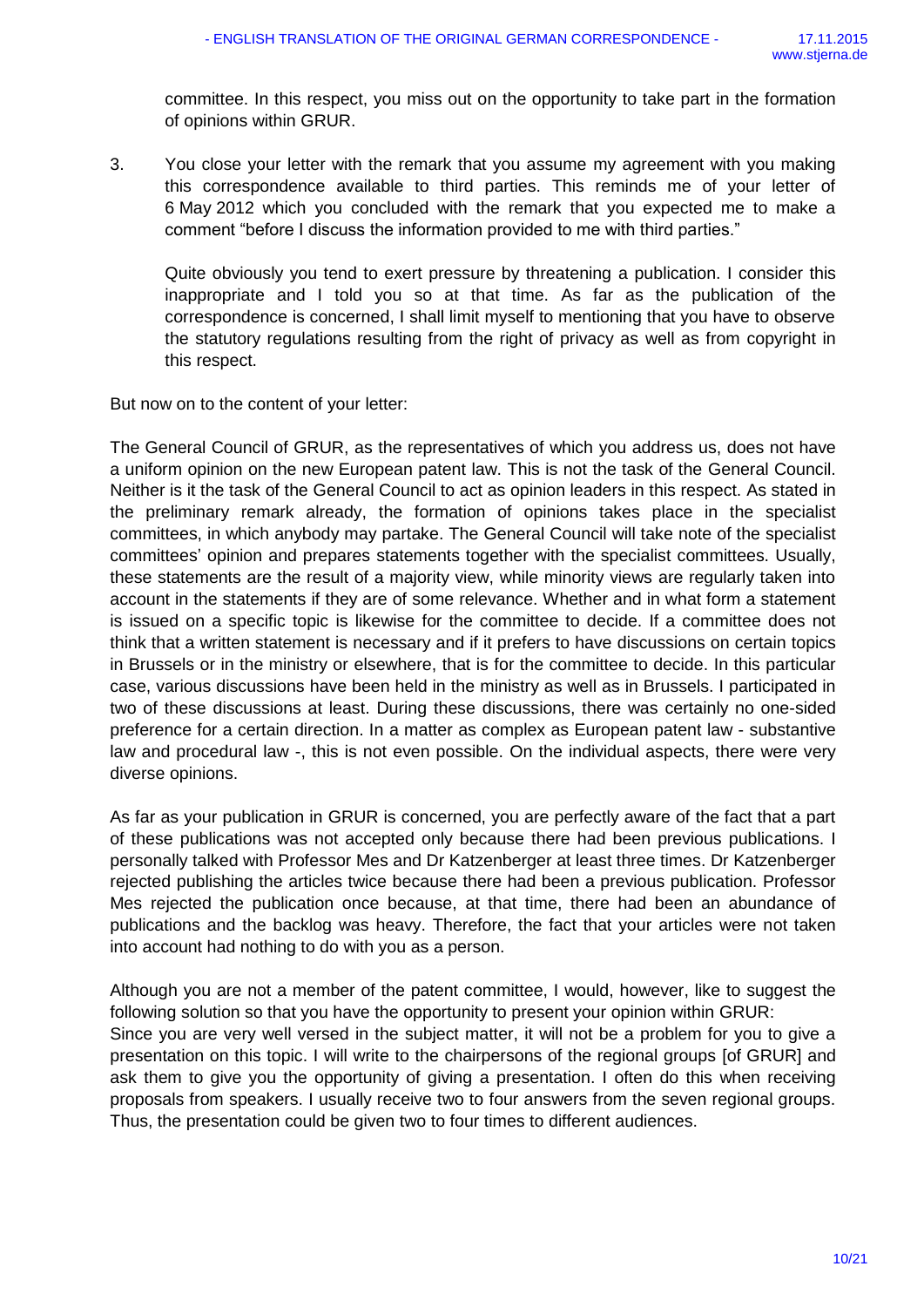If you agree to this procedure, please let me know. Maybe we can talk about the matter on the phone some time. And maybe you go along with my suggestion and attend the meetings of the committee on patent law - at first, as a guest. I attach great importance to a diversity of opinions being present within GRUR. Until now, I have not had the impression that there were undemocratic endeavours in any of the committees. I am reminded of the very controversial discussions in the copyright committee, where various circles - publishers, authors, users sometimes take irreconcilable positions. All this is then incorporated into the statements in the form of minority votes. This should also be possible in patent law.

I look forward to your answer.

With kind regards

Prof. Dr Michael Loschelder Secretary General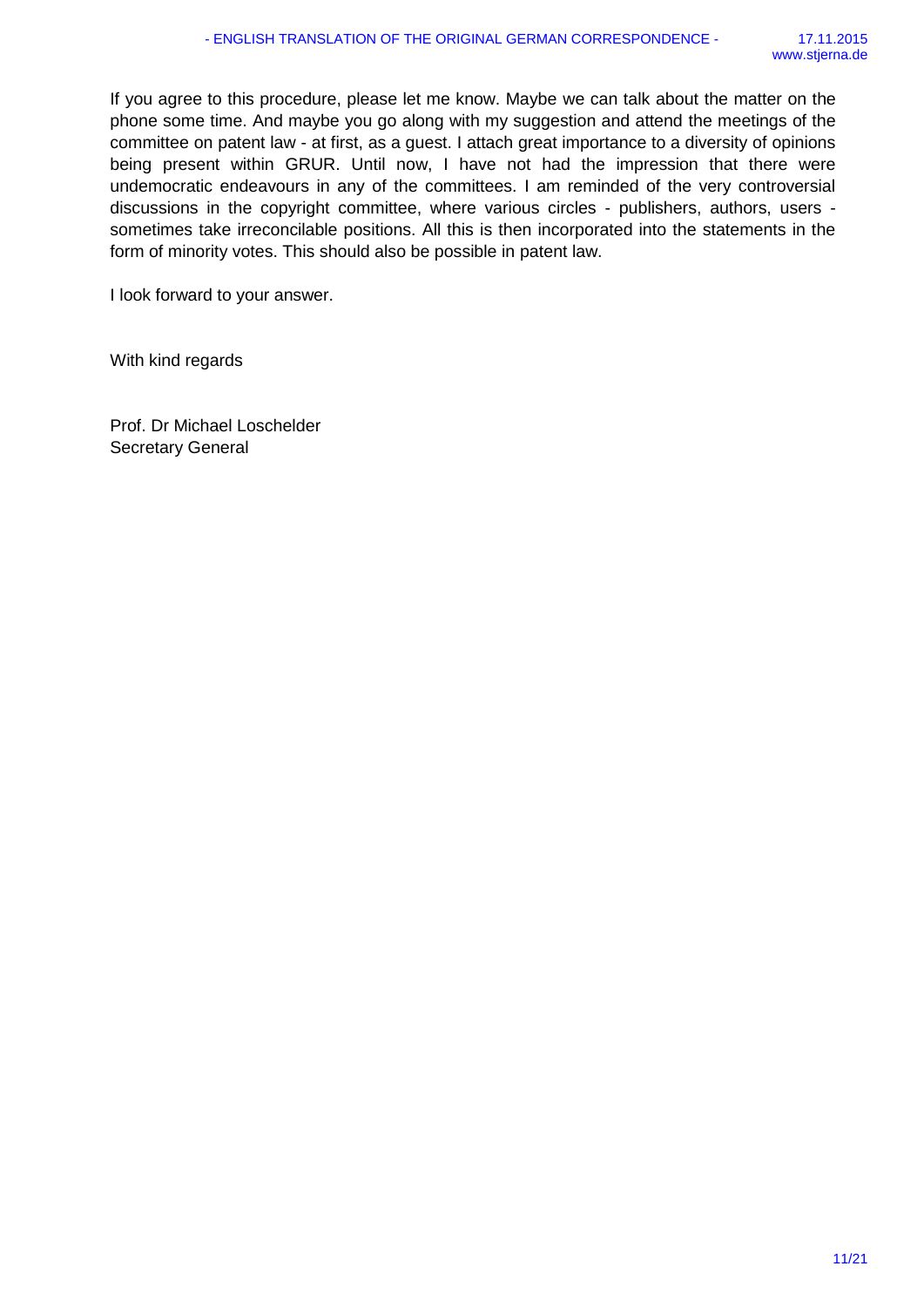Dr Ingve Björn Stjerna **Paul-Pieper-Straße 18** 

40625 Düsseldorf

post@stjerna.de

Deutsche Vereinigung für gewerblichen Rechtsschutz und Urheberrecht e.V. Dr Hans Peter Kunz-Hallstein Prof. Dr Michael Loschelder Konrad-Adenauer-Ufer 11

50668 Cologne

Düsseldorf, 28 April 2014

In advance by e-mail to [m.kreis@grur.de](mailto:m.kreis@grur.de) and [@kunz-hallstein.com](mailto:hpkh@kunz-hallstein.com)

## **Legislative initiative "unitary patent" and court system – The position of GRUR, your letter of 3 April 2014**

Dear Prof. Dr Loschelder,

Thank you very much for your letter of 3 April 2014, as to which I would like to make the following comments:

**I.**

1. Let me begin with your remark, that the correspondence I quoted was not complete. I do not wish to give the impression that you left inquiries unanswered. I indeed refrained from naming every single e-mail and every individual letter, this is not necessary as to the position of GRUR I described. Reasonable grounds as to why GRUR has not provided an official statement were not given to me at any time – be it in the quoted or in the unquoted correspondence.

**II.**

2. You explain the structure within GRUR provided for the formation of opinions and the role the specialist committees played in this. In this respect, you note that I was not a member of the specialist committee for patent and utility model law, although I was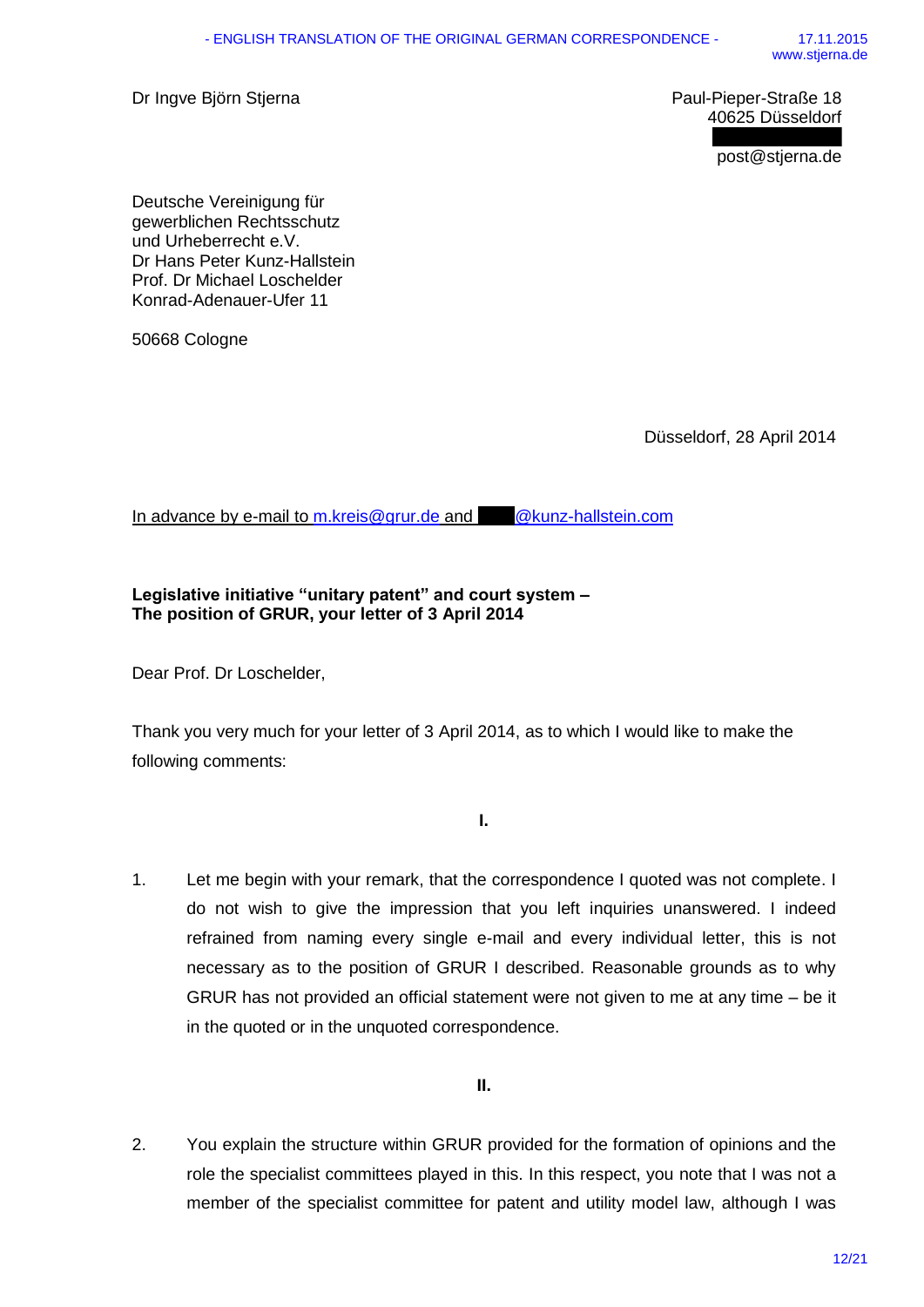free to do so. Insofar, I would *"miss out on the opportunity to take part in the formation of opinions within GRUR".* It is true that I am not a member of that committee. I should, however, be free to choose in which of the possible forms I take part in the formation of opinions. I suppose that the journals published by GRUR are also part of the mentioned structure. The primary issue in the present context is the participation in the formation of opinions via these journals and the manner in which GRUR handled the articles mentioned in my letter of 13 March 2014.

3. However, considering the fact that, on the one hand, you point out that GRUR had around 5,300 members and therefore not *"all members can have a say on all topics"*, while, on the other, as to the formation of opinions on such an important topic like the "unitary patent" you refer to the activities of the specialist committee – a body with approximately 50 members, as far as can be seen –, I wonder how it is guaranteed that the other members of GRUR, who may not be part of the committee but for whom the subject is nonetheless important, are informed about the content and results of the consultations and discussions carried out by this committee. Without corresponding "official" written statements, the respective activities of GRUR remain in the dark.

## **III.**

- 4. Unfortunately, in your letter you only marginally address the actual topic of my letter of 13 March 2014, namely GRUR's restrictive handling of my articles on the "unitary patent" issue,. In particular, the activities of the "circle of editors" of "GRUR-Prax" and the attempt to influence the content of my article remain uncommented.
- 5. You state that the omitted publication of my articles had nothing to do with me as a person. To me, that does not make any difference. What is important to me is that members of GRUR, even if they express unwelcome opinions, have access to the "channels" provided for that purpose. This should normally be a matter of course, but obviously it is not, at least not with regard to the "unitary patent". Against this background, it does not make any difference whether this access has been denied to me or to third persons. The crucial point is that it has been denied.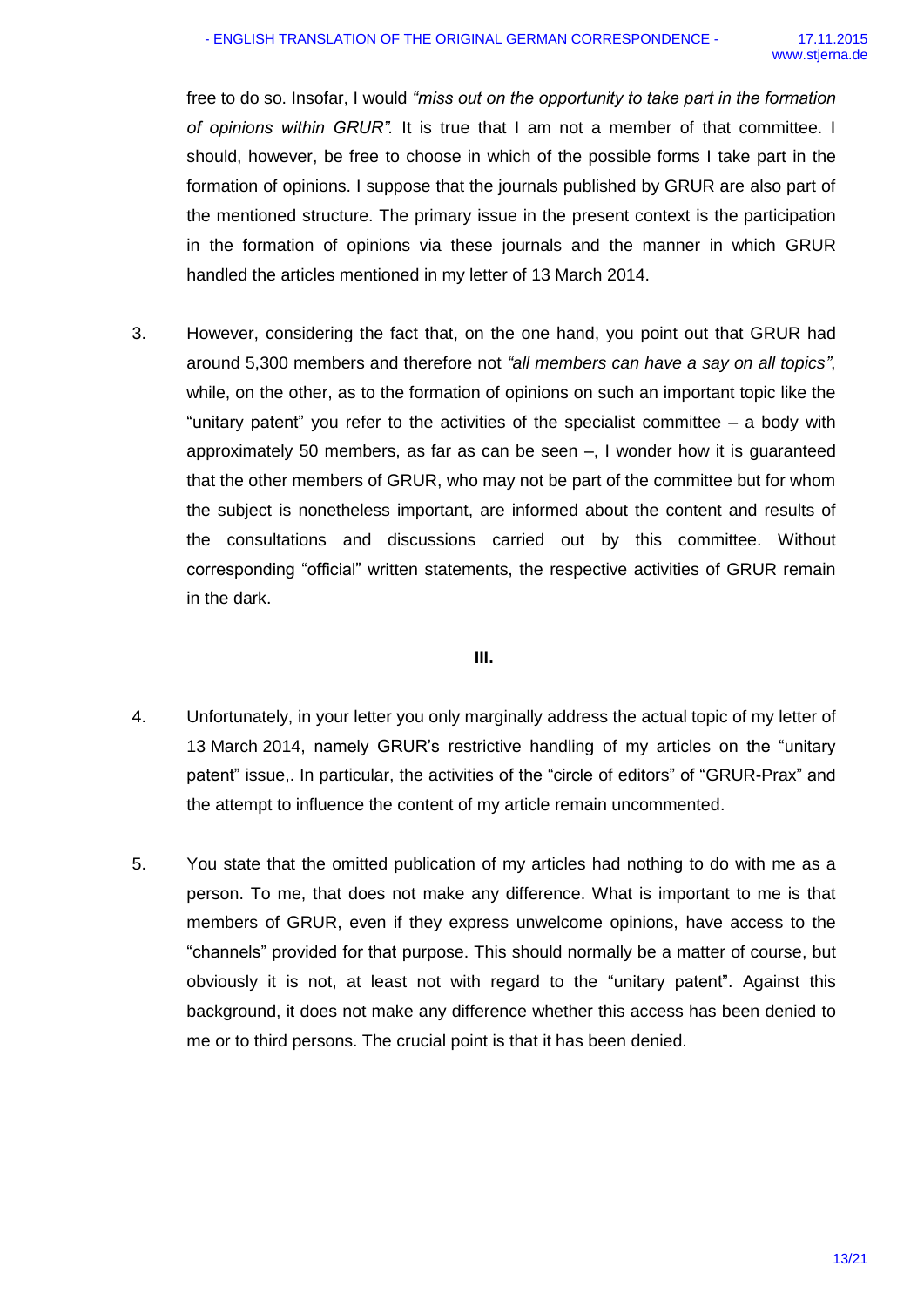6. You refer to your talks with Mr Mes and the "backlog" of publications. You know as well as I do that the acceptance of an article for publication in particular in "GRUR" [the GRUR journal] is usually not at all binding in temporal terms. You surely do not want to claim that an article cannot be printed in GRUR on short notice at any time if the responsible persons only consider this to be opportune. The manner in which Prof. Tilmann's article "Finally: Decisions on the unitary patent and the European patent court" was dealt with illustrates that very clearly. As far as I understand it, the mentioned previous publications hinder a publication in "GRUR Int.", but not that in "GRUR" which was one of the reasons why I had submitted these articles for "GRUR."

## **IV.**

- 7. Please permit me to make a comment on the subject publication of the correspondence. In reaction to the statement in my most recent letter that I assumed – as previously – that you agreed with me publishing our correspondence on the present matter, you warned me that I had to observe the right of privacy as well as copyright.
- 8. I should like to remind you that it was you who told me in the letter of 18 May 2012 that you had forwarded my letter of 6 May 2012 to *"all persons within GRUR with whom we consider necessary a discussion about the topic you raised".* This was done without a prior consultation with me and irrespective of its compliance with the statutory regulations you now remind me of. In my letter of 29 May 2012 I had replied to you that, accordingly, I assumed your agreement with me making your letters available to third parties as well. You did not comment on this.
- 9. I will not publish your letters without your consent. However, your position comes as a surprise to me, in particular in view of the statement contained in your last letter according to which you attached *"great importance to a diversity of opinions being present within GRUR".* In view of this and with respect to your own handling of the subject, would it not seem prudent that the General Secretary of GRUR exercises transparency and openness and enables the GRUR members to form their own opinion about the matters in question, based on our previous correspondence?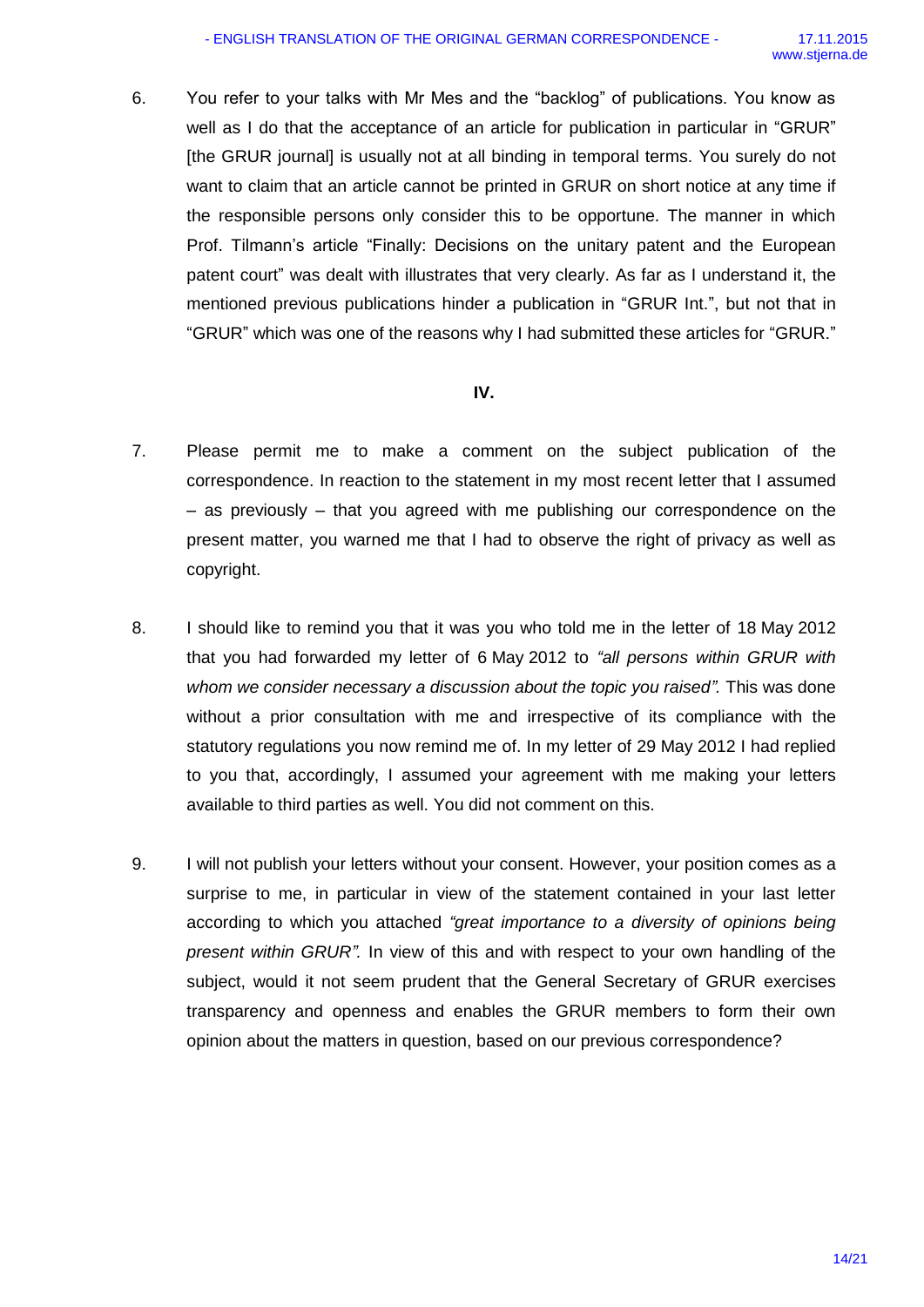10. Against this backdrop I hereby ask for your consent to be allowed to make your previous letters available to the public. If I do not receive an answer from you, I will assume that you stick to your previous position and do not consent to a publication. I do, however, intend to publish my letters.

**V.**

- 11. In closing I would like to comment on your suggestion to present my opinion on the "unitary patent" in a presentation on the topic in individual GRUR regional groups. I am not sure what purpose such a presentation can serve at this point in time, after the legislative procedure has been completed, as is known. The failure to enable an open discussion in good time cannot be compensated for by retroactively allowing the communication of respective opinions, at a time after all questions worth a discussion have been decided already.
- 12. Nevertheless, I do not want to completely ignore your proposal. If the chairpersons of the regional groups want me to hold a corresponding lecture, I would, on principle, be willing to do so. Maybe you could find out beforehand which districts would be interested? Perhaps the matter will sort itself out then.
- 13. I will, however, write the article on my impression regarding GRUR's position on the "unitary patent" and my experience with the handling of critical opinions – independently of whether or not such presentation will be given.

With kind regards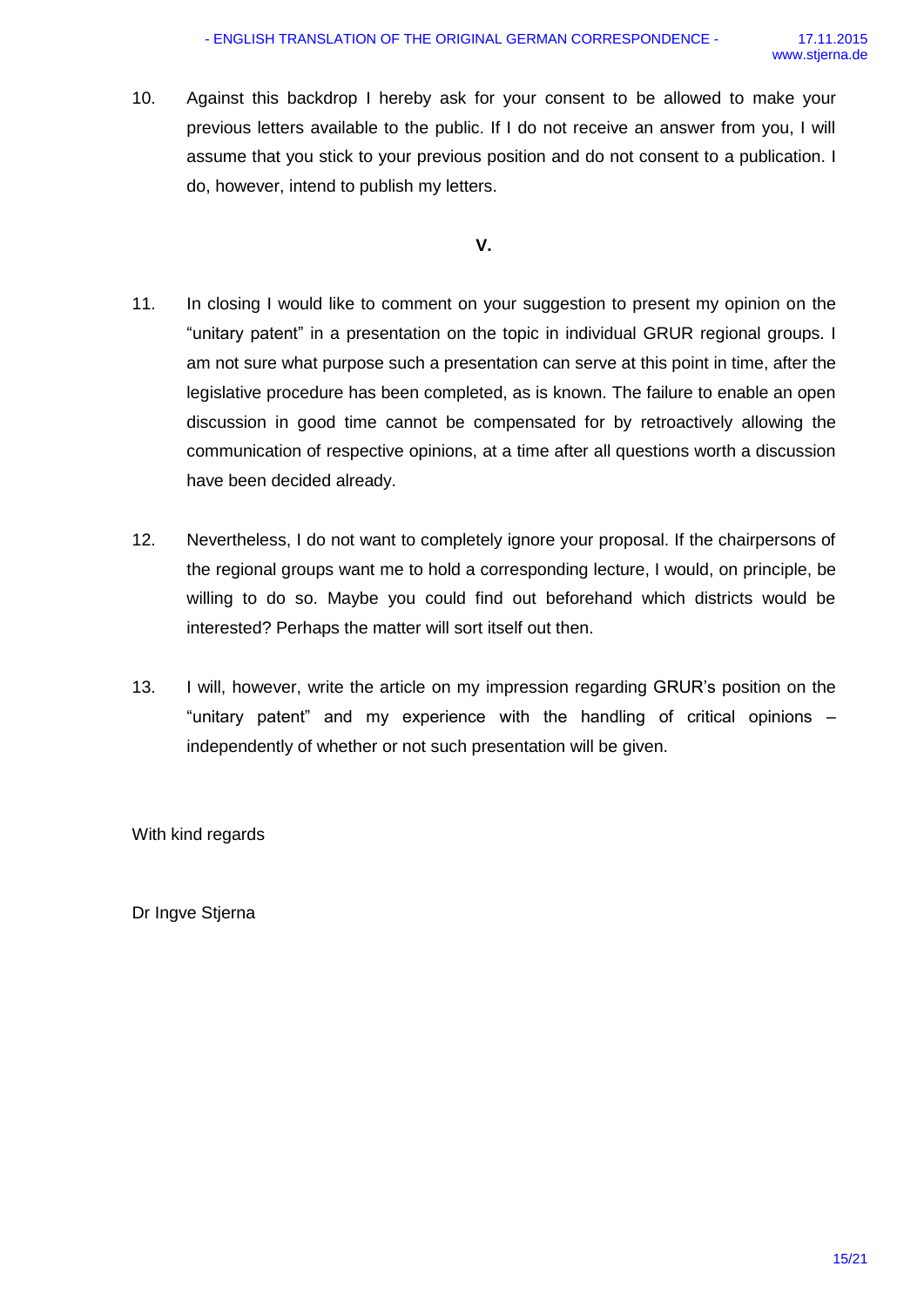# **GRUR**

## Deutsche Vereinigung für gewerblichen Rechtsschutz und Urheberrecht e.V.

#### Der Generalsekretär

Deutsche Vereinigung für gewerblichen Rochtsschutz und Urteberrecht e.V.<br>Konrad-Adenauer-Uter 11. RheinAtrium. 50688 Köln

Herrn Dr. Ingve Björn Stjerna Paul-Pieper-Str. 18

40625 Düsseldorf

Konrad-Adenauer-Ufer 11 RheinAtrium 50668 Köln

Telefon (0221) 650 65-151 Telefax (0221) 650 65-205 E-Mail office@grur.de www.grur.org

9 May 2014

## **Legislative procedure "unitary patent" and court system**

Dear Dr Stjerna,

I refer to your letter of 28 April 2014. Please understand that I will not address the individual points raised in your letter. I would have to repeat myself then. Therefore, I only refer to your statements under item V. I wrote to the regional groups and offered them a presentation by you. From my experience, I usually get answers from three to four regional groups, with suggestions for possible dates. You have not proposed any topic for your presentation. So I took the titel of your article, of course calling it a working title: "The deliberations on the "unitary patent" and the related court system – On the way to disaster." As soon as I have received answers from the regional groups, I will come back to you.

With kind regards

Prof. Dr Michael Loschelder Secretary General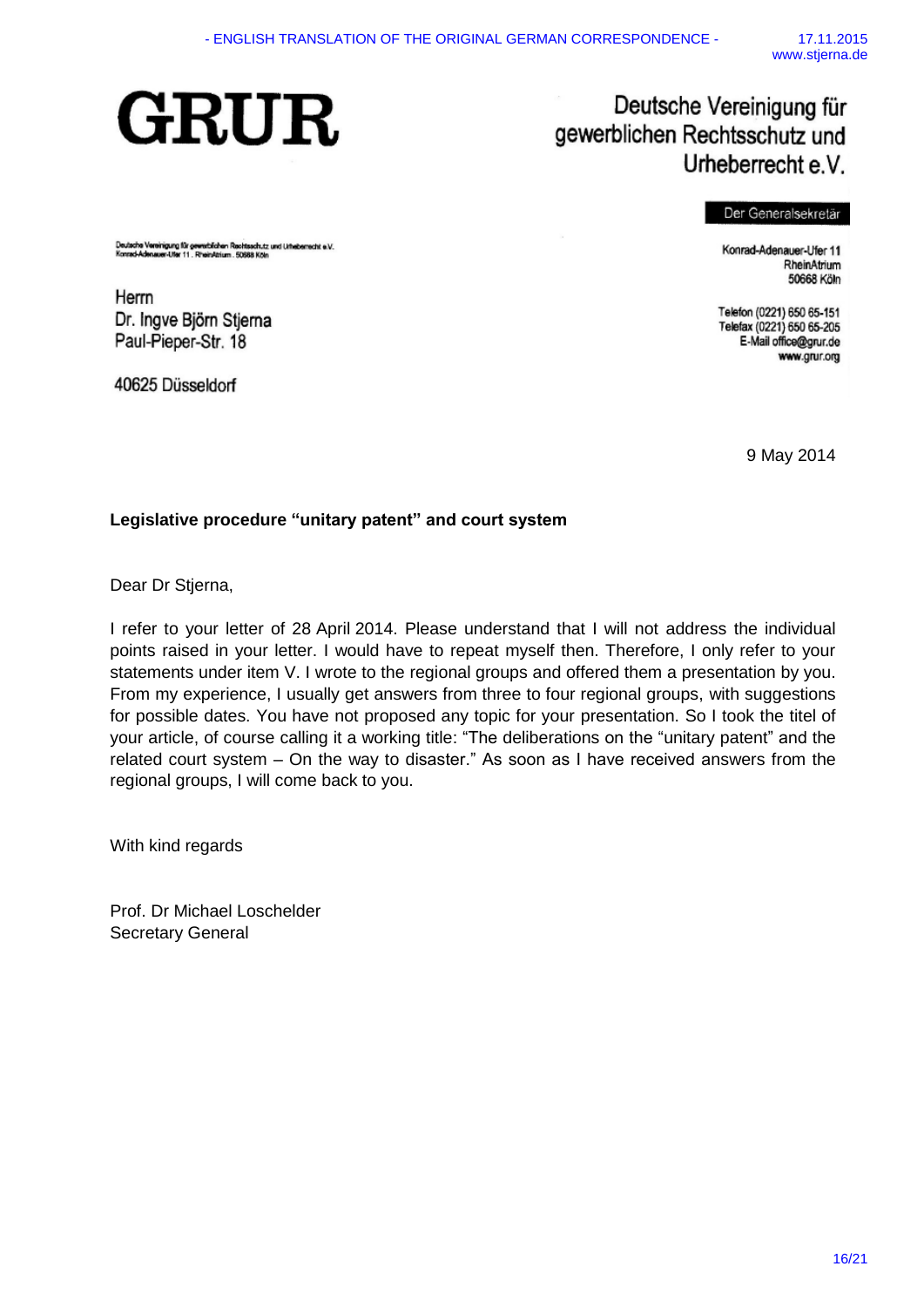Dr Ingve Björn Stjerna **Paul-Pieper-Straße 18** 

40625 Düsseldorf

post@stjerna.de

Deutsche Vereinigung für gewerblichen Rechtsschutz und Urheberrecht e.V. Dr Hans Peter Kunz-Hallstein Prof. Dr Michael Loschelder Konrad-Adenauer-Ufer 11

50668 Cologne

Düsseldorf, 30 May 2014

In advance by e-mail to [m.kreis@grur.de](mailto:m.kreis@grur.de) and [@kunz-hallstein.com](mailto:hpkh@kunz-hallstein.com)

## **Legislative initiative "unitary patent" and court system – The position of GRUR, your letter of 9 May 2014**

Dear Prof. Dr Loschelder,

Thank you very much for your letter of 9 May 2014. In it, you informed me that you do not want to address the individual points raised in my letter of 28 April 2014, since you would have to repeat yourself then.

Therefore, you do not agree to a disclosure of your previous letters on the above topic, although you yourself seem to have made my relevant correspondence available to third parties without any reservations in the past. In view of this fact and based on the circumstances detailed below, I am considering to nevertheless make your letters public.

My letters are directed to Dr Kunz-Hallstein in his function as the President of the GRUR and to you in your function as its Secretary General and – according to grur.org – "place of contact for members". They concern the "unitary patent" and the corresponding court system and therefore a topic of great importance for the GRUR members working in the field of patent law, but also beyond, on a national and as well as on an international level. My letters refer to respective activities of GRUR, you have replied to them your above-mentioned function.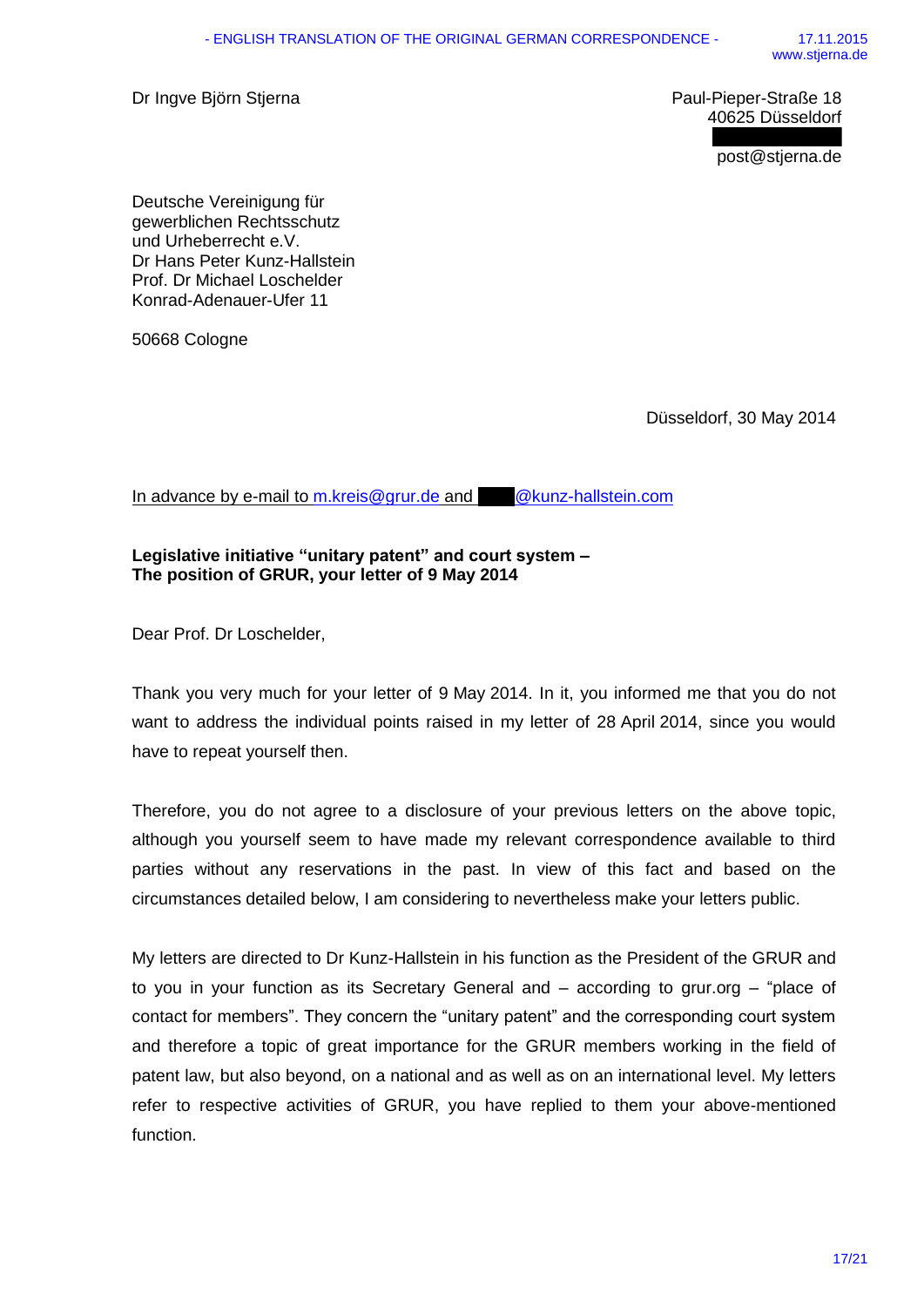With regard to the business character of our correspondence and the public interest in the affected topic, and not least also with a view to legal positions that are protected by fundamental rights, such as freedom of speech and freedom of science, I would be grateful if you could explain to me in more detail the remark made in your letter of 3 April 2014, according to which in the case of a publication of your letters *"the statutory regulations resulting from the right of privacy as well as from copyright"* would have to be observed. Against the background described above, I would like to know especially to what extent you would consider the referenced statutory regulations to be affected in case of a publication of your letters, for I think this is what your reference is aimed at.

With kind regards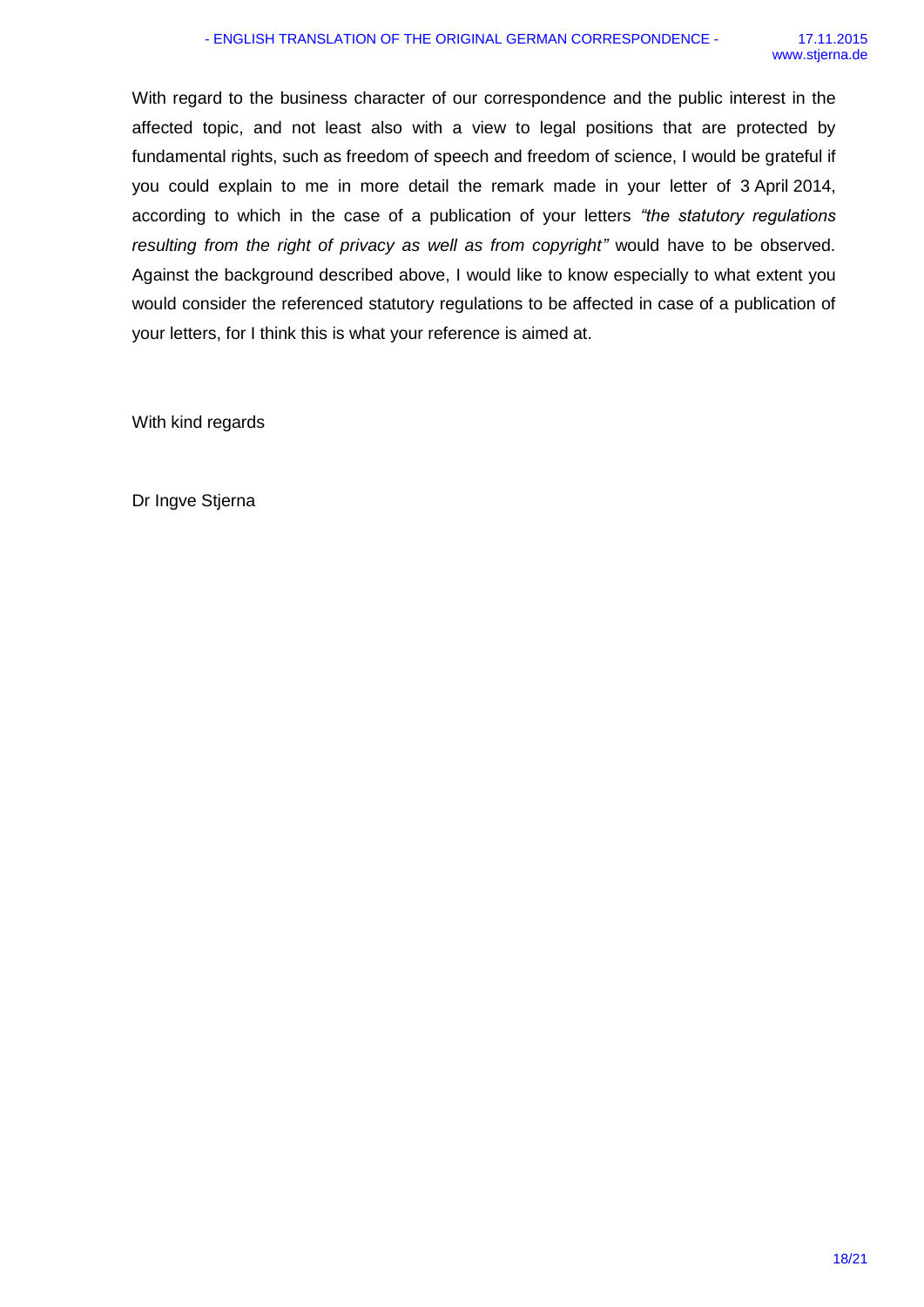## **GRUR**

Deutsche Vereinigung für gewerblichen Rechtsschutz und Urheberrecht e.V<br>Konrad-Adenauer-Ufer 11 . Rhein-Atrium . 50666 Köln

Dr. Ingve Björn Stjerna

Paul-Pieper-Str. 18

40625 Düsseldorf

## Deutsche Vereinigung für gewerblichen Rechtsschutz und Urheberrecht e.V.

### Der Generalsekretär

Konrad-Adenauer-Ufer 11 RheinAtrium 50668 Köln

Telefon (0221) 650 65-151 Telefax (0221) 650 65-205 E-Mail office@grur.de www.grur.org

20 June 2014

## **Legislative procedure "unitary patent" and court system**

Dear Dr Stjerna,

Herrn

Having returned from my vacation, I find your letter of 30 May 2014. First of all, I would like to inform you that the regional group West, the regional group Southwest and the regional group Munich are interested in your holding a presentation on the topic of the unitary patent in the respective regional groups. Please do directly contact Dr Ine-Marie Schulte-Franzheim, Prof. Dr Thomas Sambuc and Dr Jürgen Kroher, the chairpersons of the regional groups, with regard to the exact wording of the topic and a proposal for a date.

As to the other issues you raised in relation to a publication of the exchanged correspondence, I think that we have discussed them often enough. I cannot remember having made public any correspondence from you. Of course, I have talked about this letter for example with our President and also showed him the letter. But that has nothing to do with publication.

What is to be understood by limitations from the right of privacy and copyright, this is defined by the laws and case law. Thus, I do not think that I have to discuss this topic any further.

With kind regards

Prof. Dr Michael Loschelder Secretary General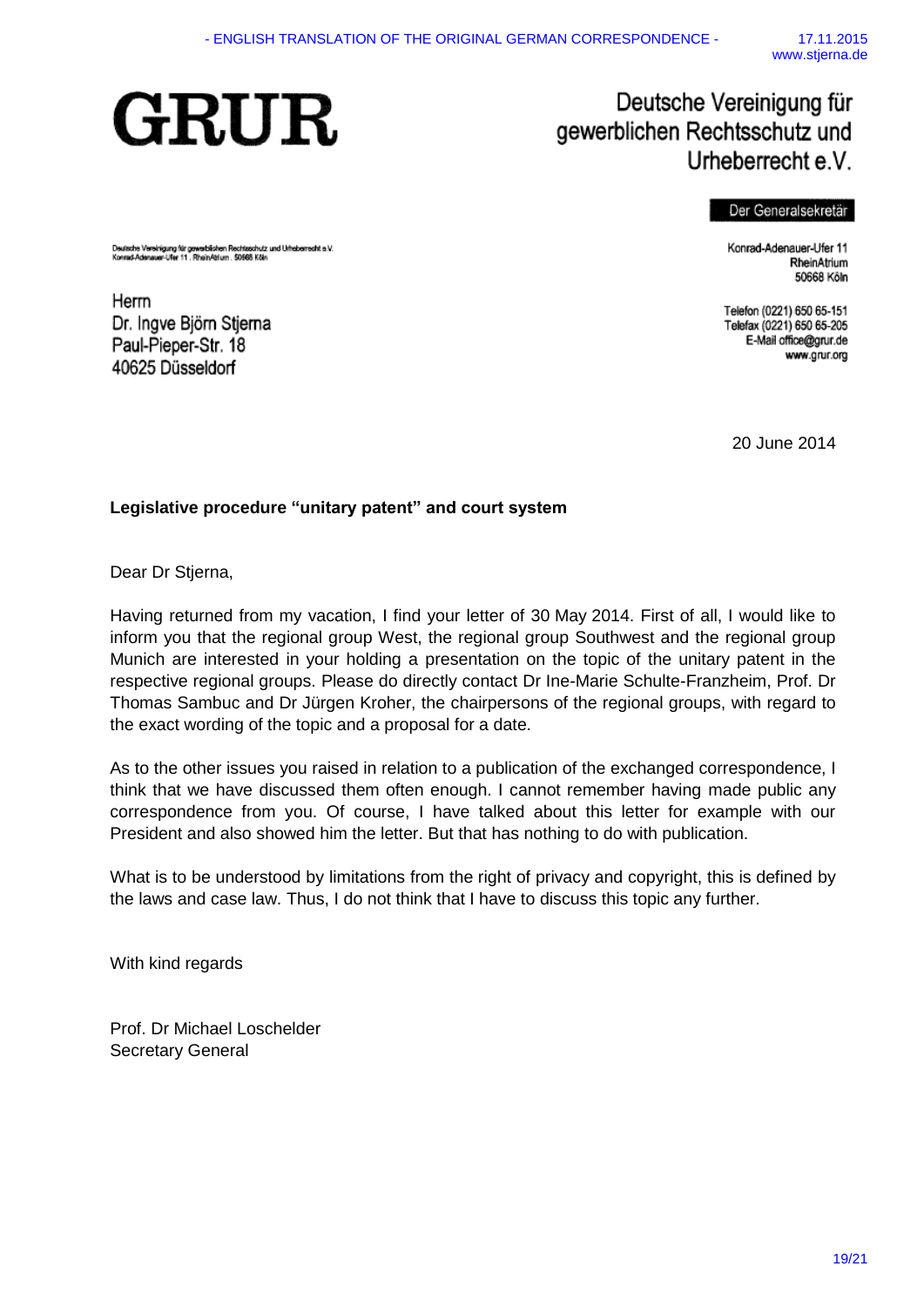Dr Ingve Björn Stjerna **Paul-Pieper-Straße 18** 

40625 Düsseldorf

post@stjerna.de

Deutsche Vereinigung für gewerblichen Rechtsschutz und Urheberrecht e.V. Dr Hans Peter Kunz-Hallstein Prof. Dr Michael Loschelder Konrad-Adenauer-Ufer 11

50668 Cologne

Düsseldorf, 17 July 2014

In advance by e-mail to [m.kreis@grur.de](mailto:m.kreis@grur.de) and [@kunz-hallstein.com](mailto:hpkh@kunz-hallstein.com)

## **Legislative initiative "unitary patent" and court system – The position of GRUR, your letter of 20 June 2014**

Dear Prof. Dr Loschelder,

Thank you very much for your letter of 20 June 2014.

In it, you informed me, among other things, that you did not want to discuss my letter of 30 May 2014 and the issues raised in it on the disclosure of our previous correspondence on the above matter. You said that they had been discussed often enough. Further, you are now downplaying your forwarding of my letters to third persons mentioned in your letter of 18 May 2012, claiming that this involved only one person and that, in any event, no publication was made.

As to my question to what extent you consider copyright and the right to privacy to hinder a disclosure of your previous letters, as claimed in your letter of 3 April 2014, in particular with a view to the relevance of the topic "unitary patent" for GRUR members (and beyond) as well as the fact that the correspondence was conducted with you as the competent GRUR official, you refer to "the laws and case law". Further explanations from your side would not be necessary.